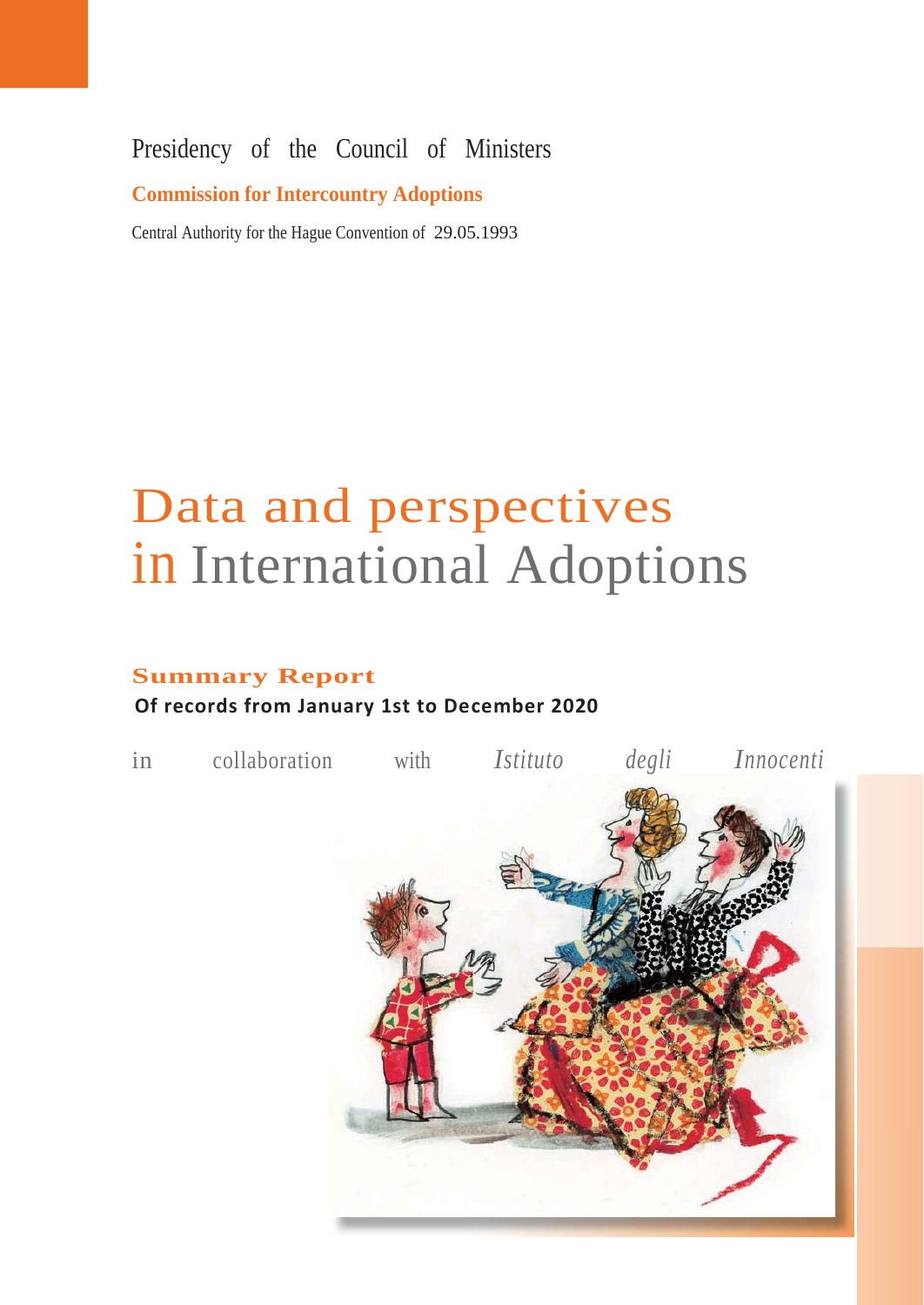### Summary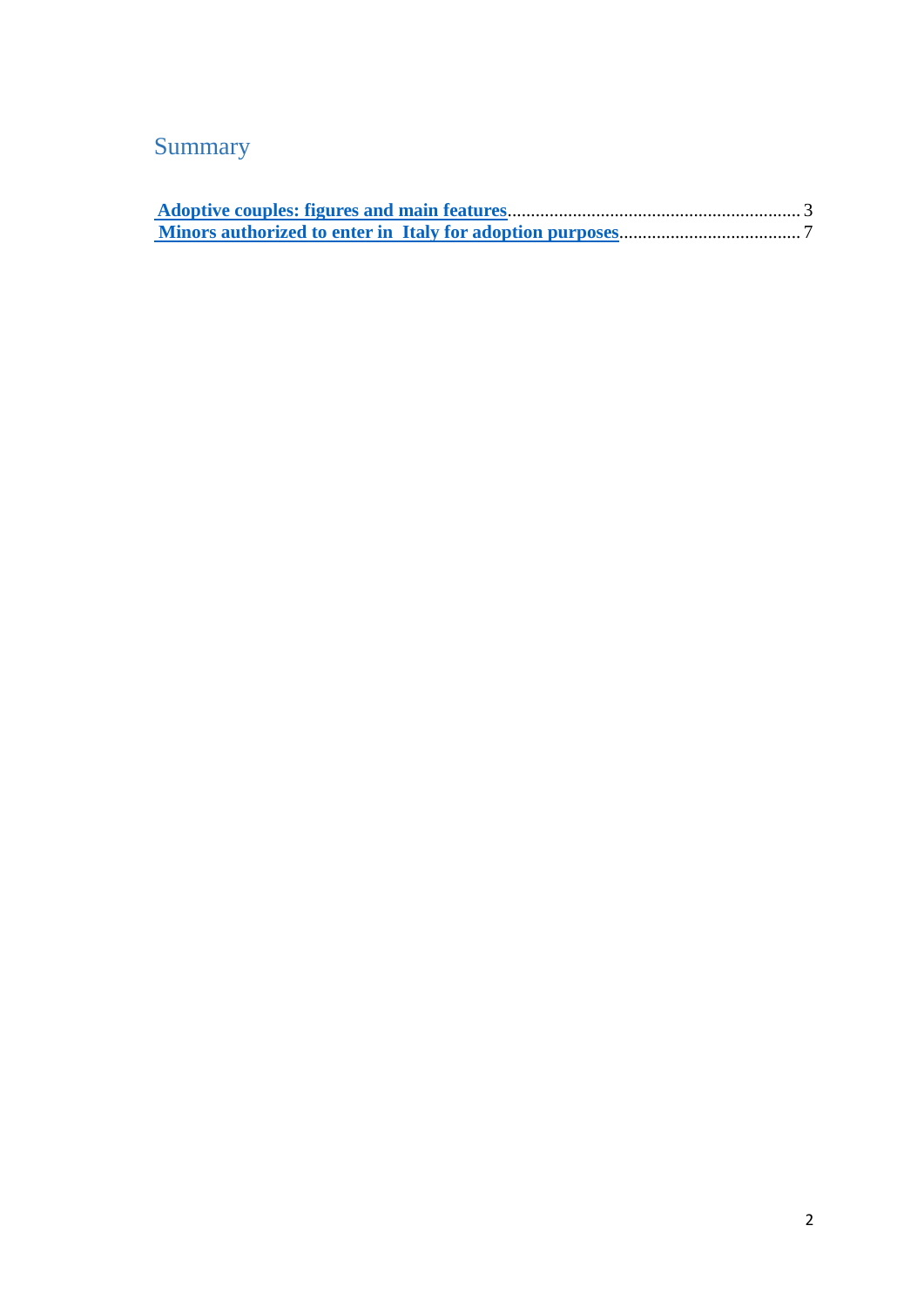#### <span id="page-2-0"></span>**Adoptive couples: figures and main features**

The most recent editions of the yearly report on international adoptions have highlighted the progressive decrease in the number of couples who requested the entry in Italy of foreign minors. Between 2012 and 2019, in fact, a 60% drop (i.e. 1,500 couples) had already been recorded. In 2020, a new factor affected heavily on the scope of the phenomenon: the Covid-19 pandemic. In this year, 526 couples received the authorization to enter in Italy for their adopted minors, and recording a 45.7% yearly drop (corresponding to 443 couples).



**Figure 1 – Couples who requested the authorization to enter in Italy for foreign minors for adoption purposes. Years 2012-2020**

In the scenario described above, no Region has recorded more than 100 adoptive couples. Lombardy (73) and Tuscany (63) registered the highest data. Consistently with the abovementioned data, it has been registered a considerable decrease in the number of couples who requested the authorization of entry for foreign minors over the number of 100,000 married couples within the 30-59 years of age group. At a national level, the rate is of 6.6, highlighitng a 50% drop compared to the previous year in which the rate was close to 12. The best regional performances have been in Basilicata, Tuscany and Calabria, the only regions with a relative value above 10. Above the national average value are Marche (7.7), Veneto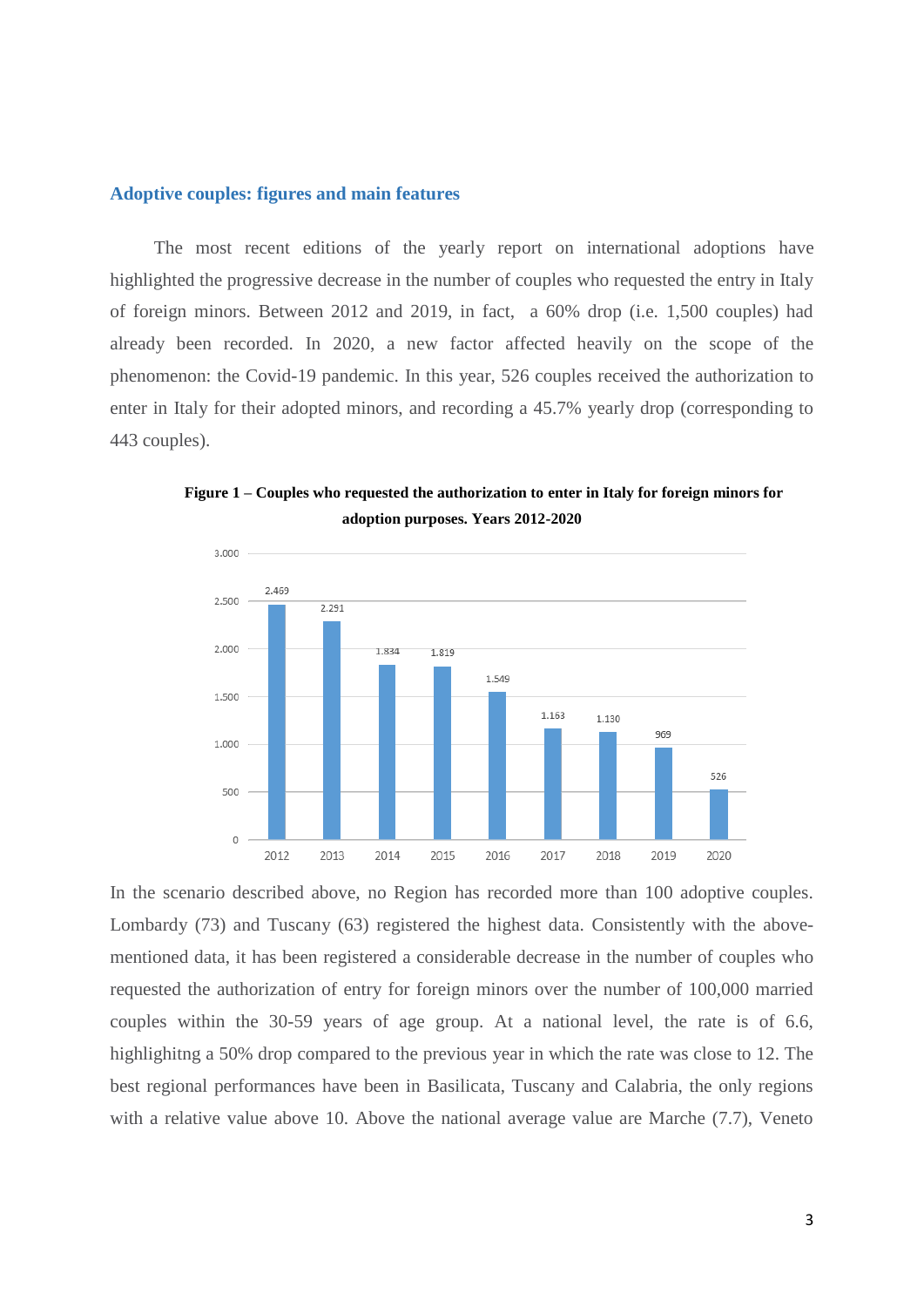(7.6), Molise (7.4), Liguria (7.3), Lazio (7.2), Umbria (7) and Apulia (6.8). The remaining regions reported values below the national average, with Sicily (3.7) and Sardinia (3.1) recording the lowest.

**Figure 2 – Couples who requested the authorization to enter in Italy for foreign minors for adoption purposes according to the region of residence. Rates for 100,000 married couples within the 30-59 years of age group. Year 2020**



With regard to the characteristics of the couples, the latest 2020 data show an update of the trend in comparison with previous years.

The class of age of spouses at the time of the eligibility decree (44.2 years of age for men and 42.5 for women) and at the date of the authorization to enter in Italy (47.3 for men and 45.6 for women) are similar to the ones observed in the previous year. The class of age group with a higher frequency at the date of the eligibility decree is the 40-44 years of age, with 34.2% for husbands and 41.4% for wives; with regard to the date of entry authorization, the age group is the one between 45 and 49, with 39% for husbands and 40.7% for wives.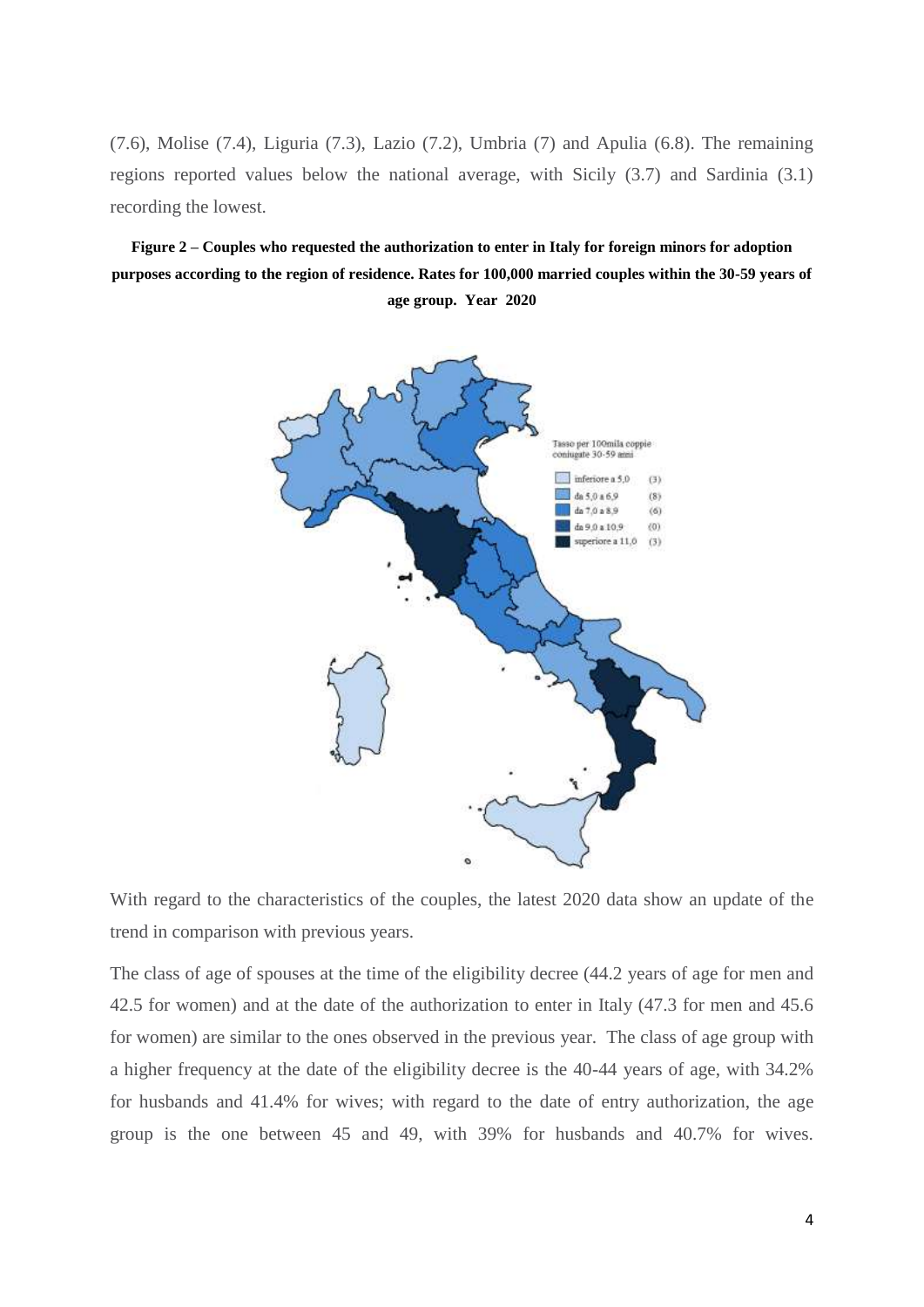### **Figure 3 – Class of age of spouses at the date of eligibility decree and at the date of the authorization of entry (percentage values ). Year 2020**



Age group of couples at the date of eligibility decree

Age group of couples at the date of authorization of entry



As to schooling level, in parallel of what observed in previous years, almost all the couples have achieved a high school diploma. Husbands reported the high school diploma (46.8%), while most wives had a university degree (52.4%). No parents had a degree lower than a middle school diploma.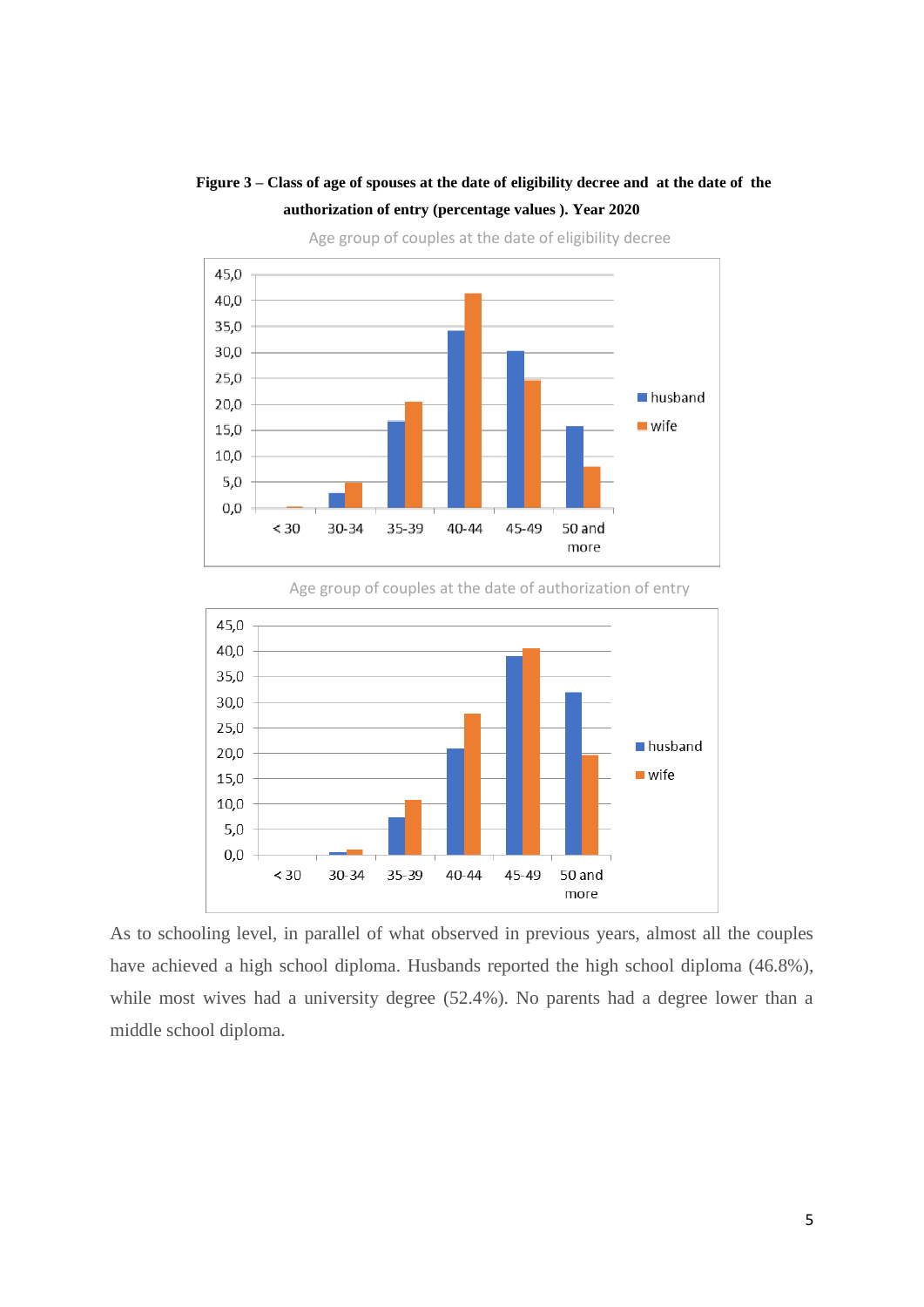

**Figure 4 – Couples who requested authorization of entry in Italy for foreign minors for adoption purposes according to schooling level (percentage values). Year 2020**

Consistently with surveys on schooling levels, most couples achieved a specialization. In 2020 the number of husbands employees increased (27.6%), followed by high intellectual, scientific and skilled profession (24,8%). As for the levels of education, wives have a relative advantage; in fact, intellectual, scientific and highly skilled professions include (34.7%), followed by employees (29.1%). Among husbands, there was also a high incidence of technical professions (12.9%) as well as artisans, skilled blue-collars and farmers (12.9%); among women, the above-mentioned jobs were followed by being housewife (9.3%) and being engaged in vocational professions (6.8%).

Among the households, which have requested an authorization of entry, the ones with children are undoubtedly a minority (10.3%). Moreover, 77.2% requests for authorization refer to only one toddler or child.

Lastly, the average time for the entire adoption procedure is slightly on the rise, i.e. between the adoption application and the authorization of entry, the data recorded in 2020 was of 46.1 months against 45.2 months in 2019.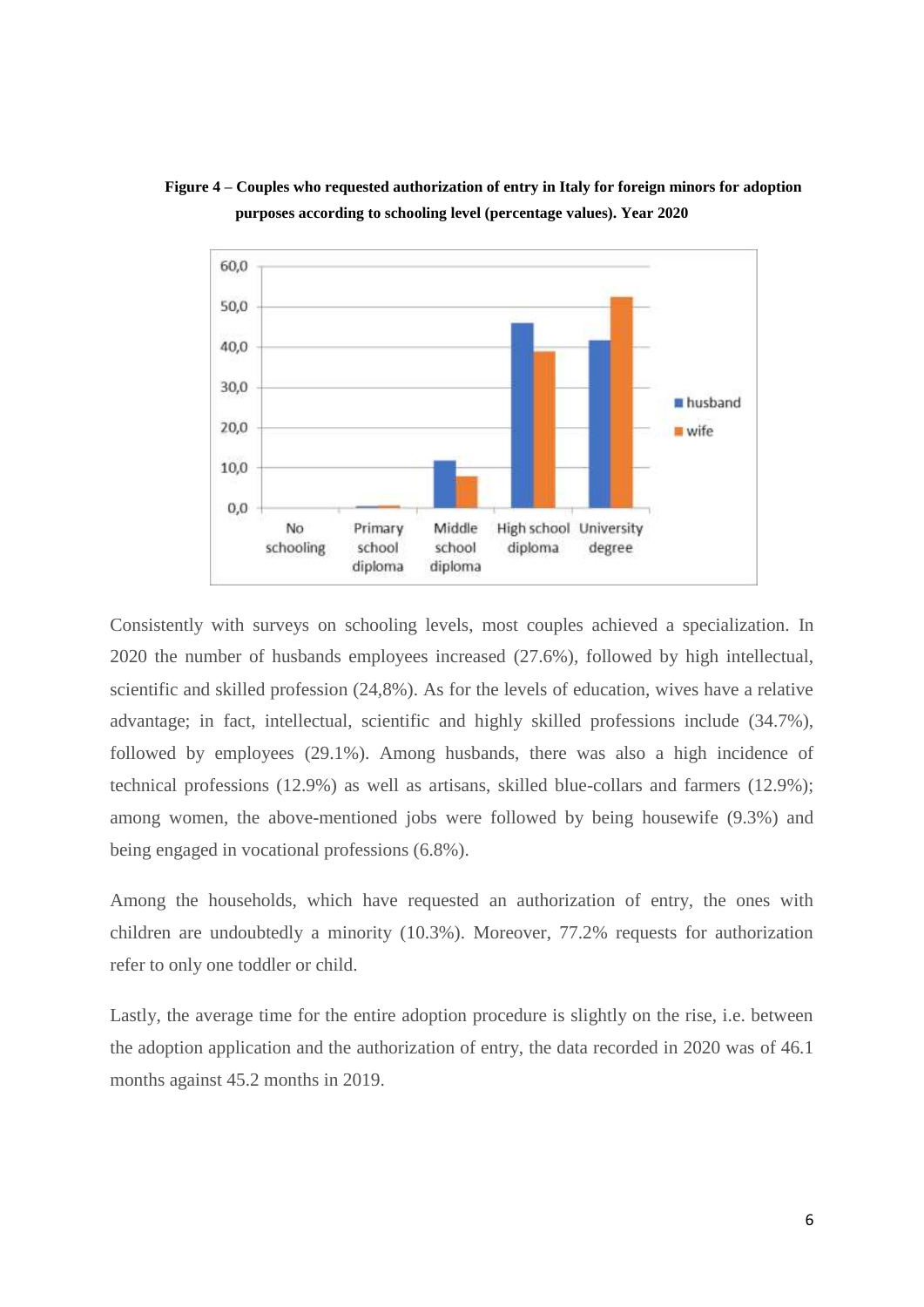#### <span id="page-6-0"></span>**Minors granted authorization of entry in Italy for adoption purposes**

The considerable drop in the number of couples, which requested the authorization of entry in Italy for foreign minors for adoption purposes, implies an equally strong fall in the number of adoptees. Against the 526 adoptive couples, in 2020 data reported 669 foreign minors granted authorization of entry for adoption purposes, i.e. on average, 1.3 adoptees per couple. Hence, in 1 year only, the number of minors adopted dropped by 385 units with a negative percentage variation of 35.5%.



**Figure 5 – Minors granted entry authorization in Italy for adoption purposes. Years 2012-2020**

With regard to the population of residing minors, relative data on minors granted entry in Italy showed that in 2020 the national average value was of 7.1 adoptees per 100,000 residents. Regions, which performed best, were Basilicata (19.8), Calabria (16.8), Tuscany (14.4) and Molise (12.1); whilst the regions, which recorded the poorest performance, were Trentino-Alto Adige (3.6), Sardinia (3.7), Sicily and Piedmont (4.2).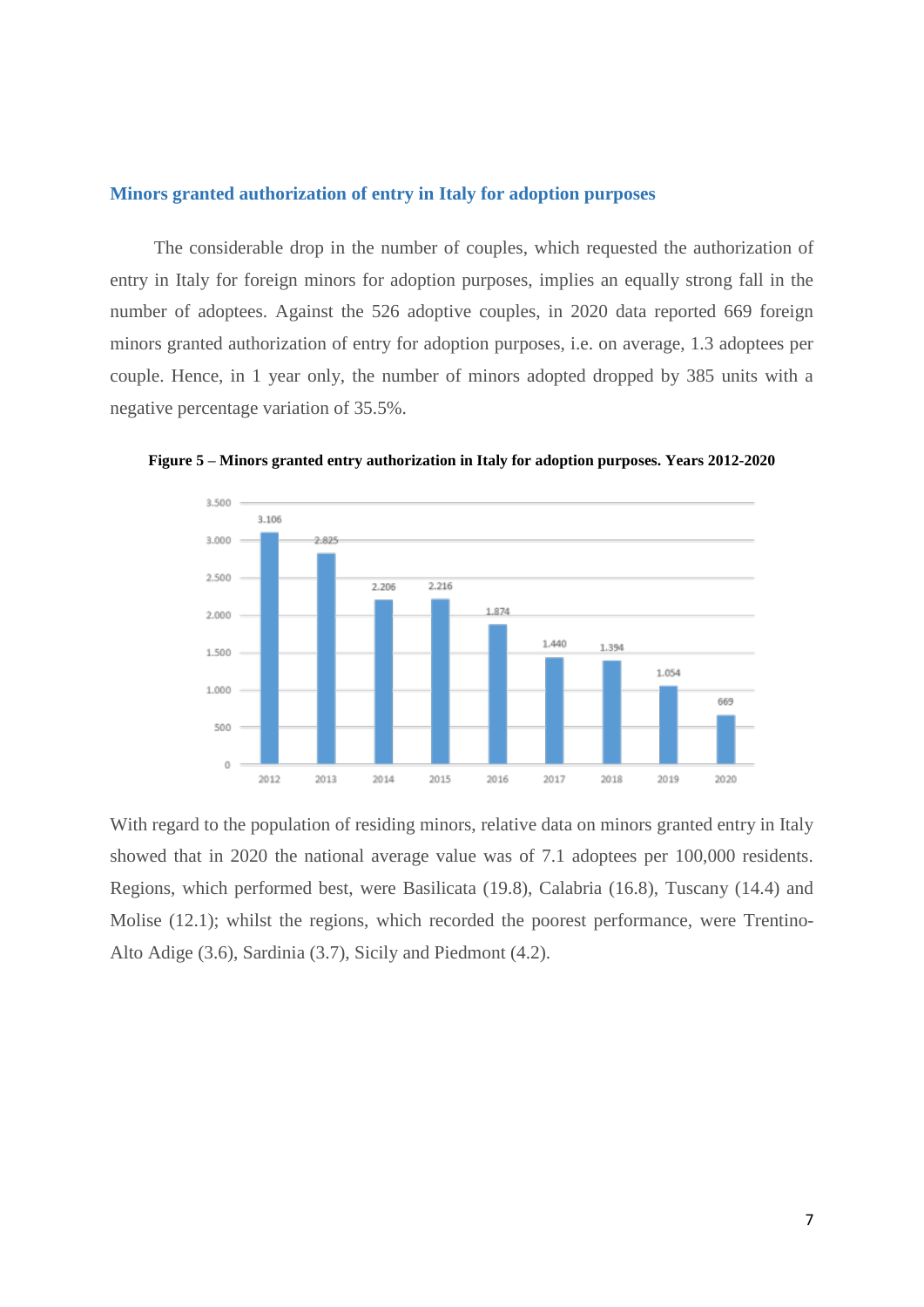

**Figure 6 – Minors granted authorization to enter in Italy according to the residence of adoptive parents. Rate per 100,000 within the 0-17age group. Year 2020**

Examining the age distribution, in 2020 the 5-9 it was confirmed the class of age group to be the most common one (55.8%), followed by the 1-4 years of age group accounting for 28.1% of the total. Undoubtedly less relevant was the incidence of the extreme age groups, i.e. only 0.1% for the 0-1 years of age group, and 16% for the  $10 + \gamma$  years of age group. The percentage breakdown does not show significant differences in time. It was confirmed the prevalence of males (57.8%) in 2020, against females (42.2%) with a definitely greater difference compared to 2019 data, and more similar to 2018 observations, where males reported a 59% incidence over the total.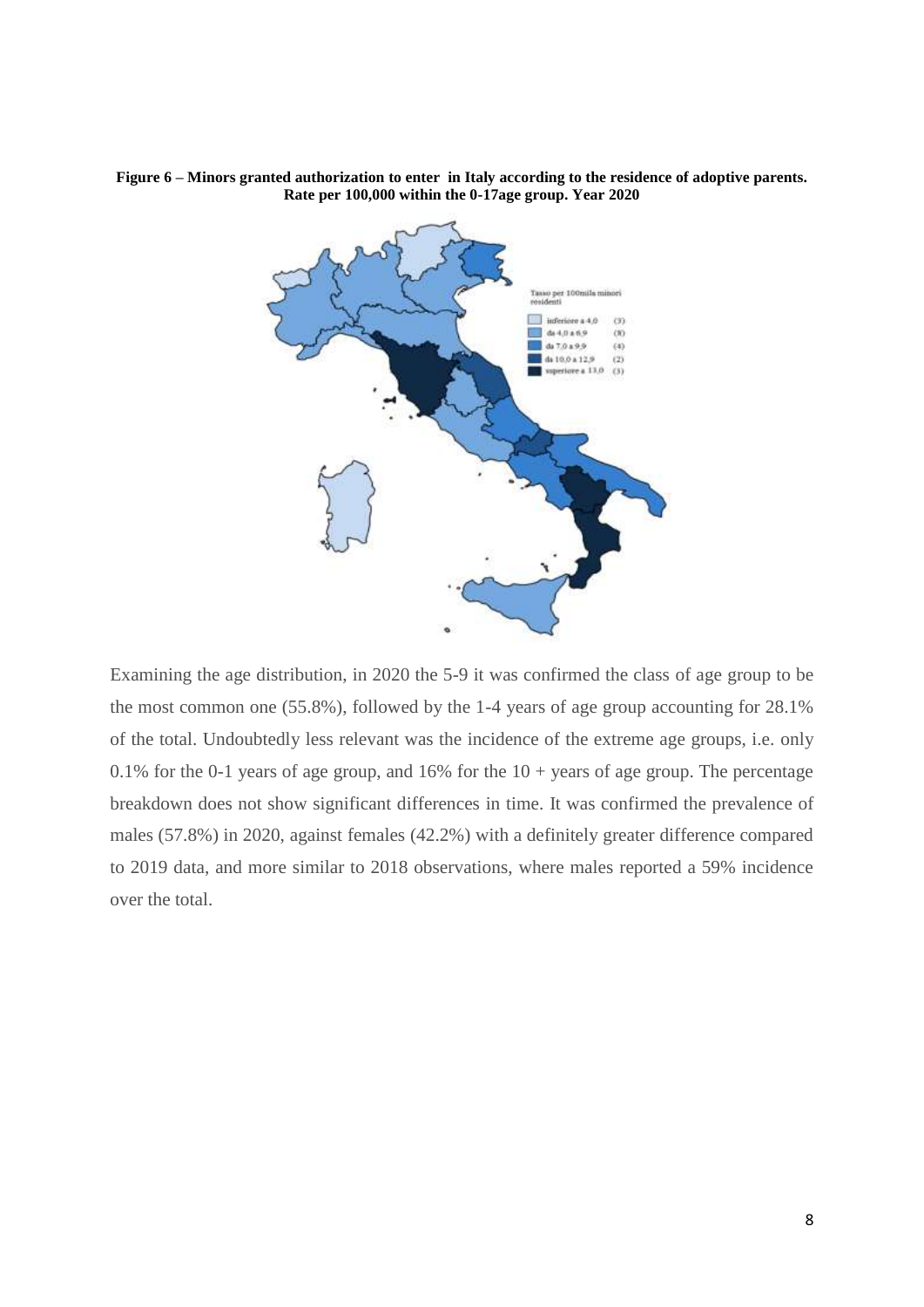

**Figure 7 – Minors granted authorization to enter in Italy according to age group and gender (percentage values). Year 2020**

In 2020, Colombia confirmed to be the first Country of origin of minors adopted in Italy, with a 21.1% incidence (141 minors). The previous year, the Russian Federation was the second highest Country of origin of minors, while in 2020 it considerably diminished its figures dropping to only 28 adoptees (4.2%). Hungary (86 adoptees) and India (72) are confirmed to be among the Countries with the highest incidence, followed further down by Belarus (40) and Ukraine (38).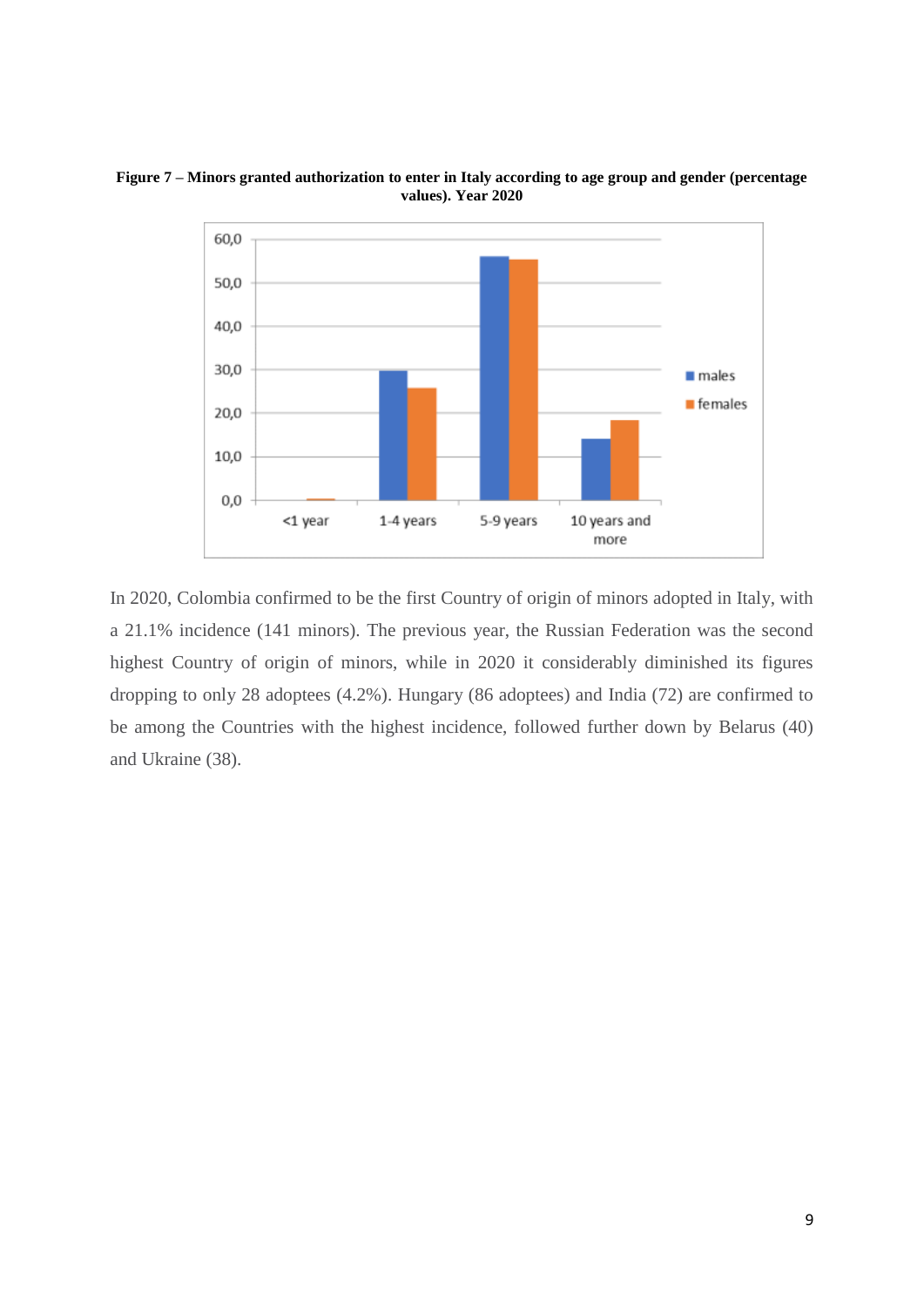

#### **Figure 8 – Minors granted authorization to enter in Italy according to the Country of origin (percentage values). Year 2020**

The choice of adopting from one Country rather than another influences considerably the profile of children granted entry authorization for adoption purposes and, above all, it will have a considerable impact on the profile of the children granted entry and will constitute a strong pattern for the average age. In fact, in 2020, it was reported that the mean age of children adopted in Italy was of 6.8 years – in line with 2019 but higher than previous yearsand is very heterogenous in terms of the different Countries of origin. The mean age range varies according to the Countries of origin from 1.7 years of age of children coming from South Korea -the only Country with children under 3 years of age- to 12 years of age of children coming from Belarus, the only Country with children over 10. Among the children with a higher mean age -over 8- the list includes adoptees from Burundi (8.6 years of age), Bulgaria (8.5), Lithuania (8.4), and Ukraine (7.7). Among the youngest are the children adopted from Vietnam (3.8) along with those adopted from Chile and China (4.1). All other Countries have a mean age ranging from 5.6 and 7.2 years of age.

Gender composition may vary significantly for some Countries. By means of example, two contrasting cases may be considered. Colombia, for instance, unlikely what occurs on average for most adoptions, had a considerably high incidence of females (57.4%), whilst adoptees